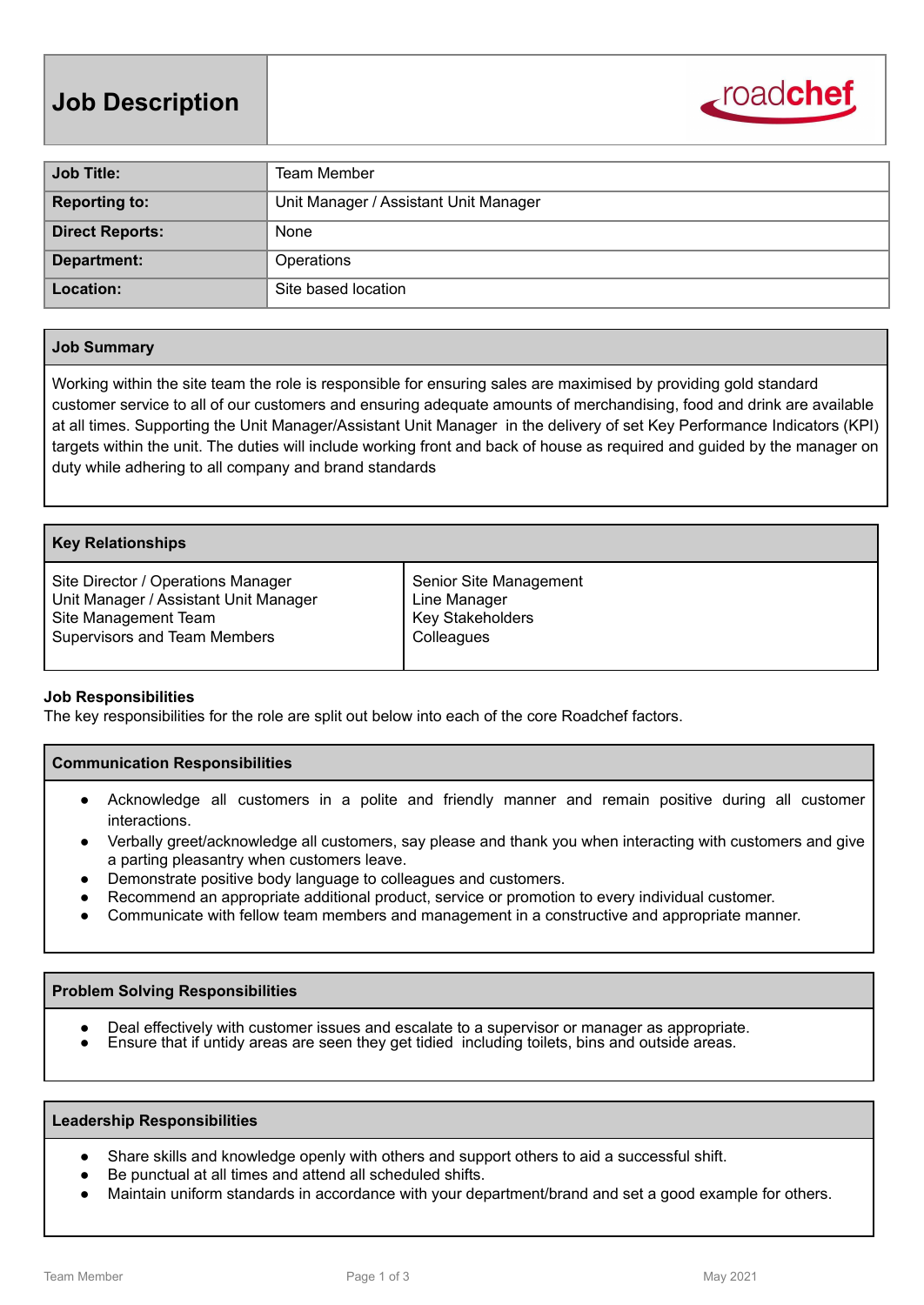Put forward ideas and suggestions for improvements.

## **Other Job Holders Responsibilities**

### **Operational Delivery**

● Maintain high standards of product following the brands guideline lines and procedures.

### **Customer Focus**

Ensure excellent customer service is delivered to all customers visiting Roadchef.

# **Team Members may take on specialist roles within the team and additional responsibilities within these are shown below.**

# **Cashier**

- Ensure attention to detail and accuracy.
- Ensure all cash procedures are followed at all times.
- Maintain security and confidentiality of personal till codes.
- Report any incidents or anomalies during the shift to the supervisor/manager.

# **Front Counter Server / Plater / Barista**

- Ensure all food and drinks served to customers meets brand standards of presentation and quality.
- Ensure front of house fridges, stands and impulse baskets are fully stocked and date rotated.
- Ensure Health and Food Safety procedures are adhered to and all Health and Safety paperwork is completed correctly.
- Communicate effectively with others to ensure stock levels are maintained and queues managed efficiently.
- Carry out table service where appropriate.

### **Cook**

- Ensure the food cooked is to brand standards and to product specification as detailed in the brand manual.
- Ensure all food cooked meets the correct standards of quality.
- Ensure Health & Food Safety procedures are adhered to and all Health and Safety paperwork is completed correctly.
- Maintain stock levels in the hot counter by communicating regularly with the front counter team.

# **Hotel team member**

- Ensure attention to detail, brand compliance and accuracy when completing guest reservations and check-ins.
- Carry out reception and housekeeping duties to company and brand standards.
- Complete room clean in 26 minutes.
- Report any maintenance issues to the manager.

# **Multi brand worker**

- To support the site management team to effectively manage queues by identifying opportunities to move between brands as trading patterns dictate and ensure customers are served promptly and efficiently.
- To observe the teams in action and identify when a unit team may be under pressure, due to customer volume and/or operational factors and actively move to support the identified unit to relieve the pressure.

# **Spans of control**

● Delivery against unit set KPI targets where appropriate